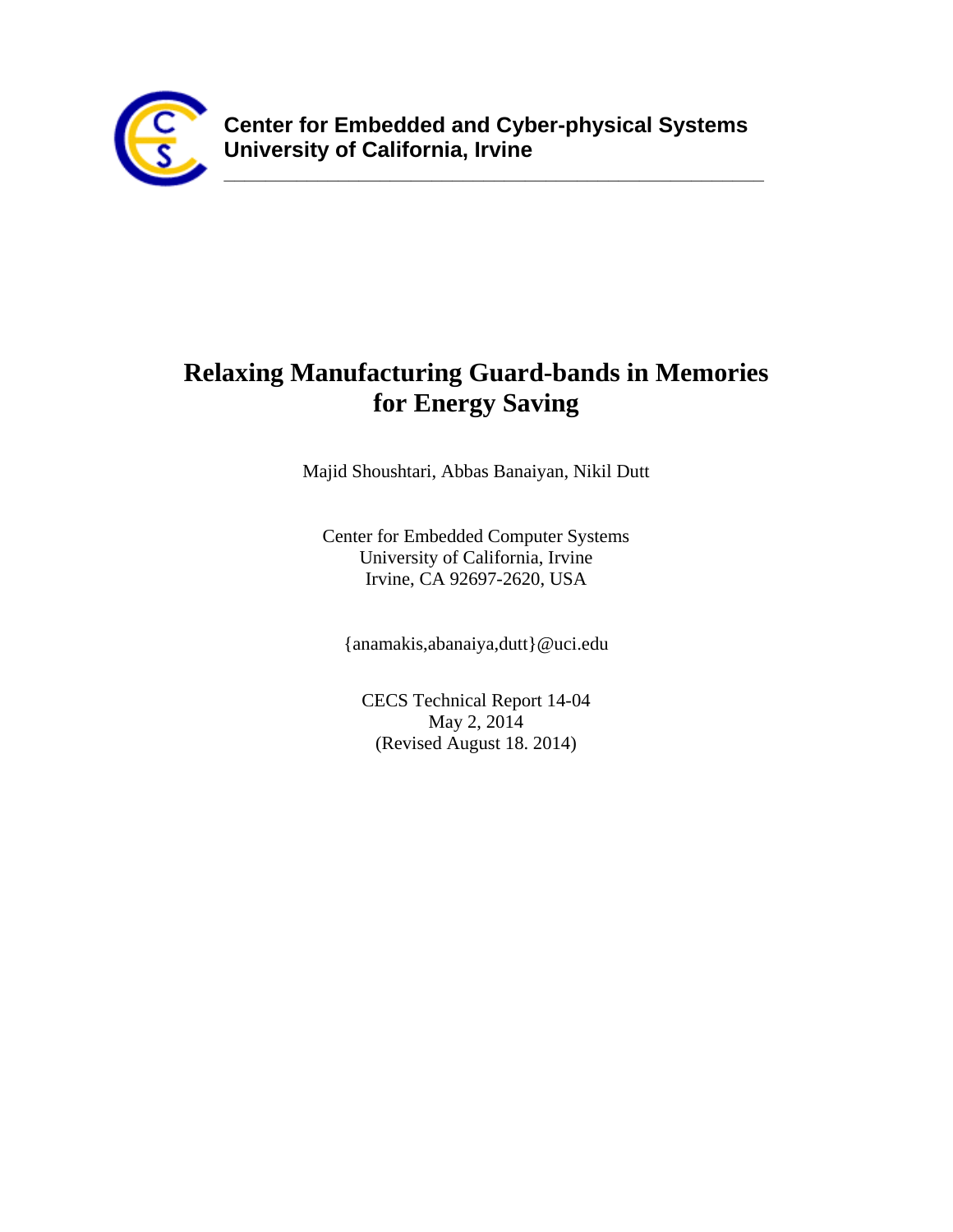# **Relaxed Cache: Relaxing Manufacturing Guard-bands in Memories for Energy Saving**

Majid Shoushtari, Abbas Banaiyan, Nikil Dutt Dept. of Computer Science, UC Irvine, Irvine, CA 92697-3435 {anamakis,abanaiya,dutt}@ics.uci.edu

# **ABSTRACT**

Memories occupy a significant area of chip real estate and are major contributors to total system energy consumption. Furthermore, the guard-banding required for masking the effects of ever-increasing manufacturing variability in memories imposes significant power overhead. In this Technical Report, we explore the opportunity for exploiting the intrinsic tolerance of a vast class of applications to some level of error in order to relax this guard-banding and build partially-forgetful memories that may lose some data. We introduce Relaxed Cache as an exemplar of this partially-forgetful memories. Unlike classic approaches which incorporate some type of uniform static guard-banding (e.g., higher voltage and/or sophisticated error correcting codes) for the entire cache at manufacturing-time, we elevate the decision-making to application-level by allowing the software programmer to dynamically adjust the required level of guard-banding at run-time. The programmer can relax the guard-bands for majority of the cache ways using two controlling knobs: (1) number of acceptable faulty bits in a cache block (AFB), and (2) supply voltage for SRAM array (VDD). The programmer also tags non-critical regions of the application's virtual address space to be potentially mapped to relaxed ways. The data tagging along with knobs adjustment enable the programmer to guide the system to dynamically alternate between different settings during run-time, seeking the optimal energy-performance-fidelity point in that specific phase of execution. Experimental results for sample error-tolerant benchmarks show up to 74% energy saving w.r.t. a uniformly guard-banded cache.

# **1. INTRODUCTION**

As the semiconductor industry continues to push the limits of sub-micron technology, the ITRS expects hardware variations to continue increasing over the next decade [\[28\]](#page-10-0). The memory subsystem is one of the largest components in today's computing systems, a main contributor to the overall power consumption of the system, and therefore one of the most vulnerable components to the effects of variations. Device manufacturers have partially masked the presence of variability by guard-banding mechanisms.

# **1.1 Guard-banding Overhead**

Guard-banding leads to over-design with less than optimal power and/or lifetime for different memory technologies.  $\left[31\right]$  shows that  $10^3$  leaky cells in a 32GB DRAM module force the use of 64ms refresh interval while other cells can

work with a refresh interval that is four times longer. [\[46](#page-10-2)] also reports a 96% increase in the PCM programming power and 50X endurance degradation due to process variation.

In SRAM-based on-chip memories, the desire to operate at low voltages necessitates the need for guard-banding because of significant threshold voltage variations in those regimes. This guard-banding is usually a combination of using (1) higher supply voltage levels, (2) larger transistors, (3) complex logic for error detection/correction, and (4) spare cells. We focus here more on the first technique. Findings of [\[43\]](#page-10-3) show that masking all variabilities in 90nm SRAM requires an increase in data retention voltage from nominal value of 0.35V to 0.7V. [\[37\]](#page-10-4) shows that as feature size becomes smaller, more guard-band is required. While 20% voltage guard-band can improve error rate in 45nm by an order of magnitude, it can improve error rate of 16nm SRAM cell only by 3X.

There is a large body of work on fault-tolerant voltage-scalable SRAM cache designs that attempt to use the best combination of aforementioned guard-banding techniques which minimize power overhead while satisfying a yield threshold [\[3,](#page-10-5) [44,](#page-10-6) [45](#page-10-7), [2,](#page-10-8) [8](#page-10-9)]. All of these approaches are application-agnostic and do not adapt the guard-banding to the requirements of application.

# **1.2 Approximate Computing**

Recently, researchers have begun to explore energy-accuracy trade-offs in general-purpose applications [\[39](#page-10-10), [29](#page-10-11), [19\]](#page-10-12). A key observation is that systems spend a significant amount of energy for guaranteeing correctness. Consequently, a system can save energy by exposing faults to a variety of applications that are resilient to hardware and software errors during their execution [\[20](#page-10-13)]. In particular, embedded, multimedia and Recognition, Mining and Synthesis (RMS) applications could still process information usefully with unreliable or error-prone elements [\[16\]](#page-10-14). This motivates the opportunity to build partially-forgetful memories by doing application-aware adaptive guard-banding (i.e., relaxing the guard-bands when possible and strict guard-banding when necessary).

# **1.3 Challenges for Adaptive Guard-banding in Memories**

In order to utilize adaptive guard-banding, some challenges should be addressed. Here we present the steps that we have identified should be taken in order to effectively employ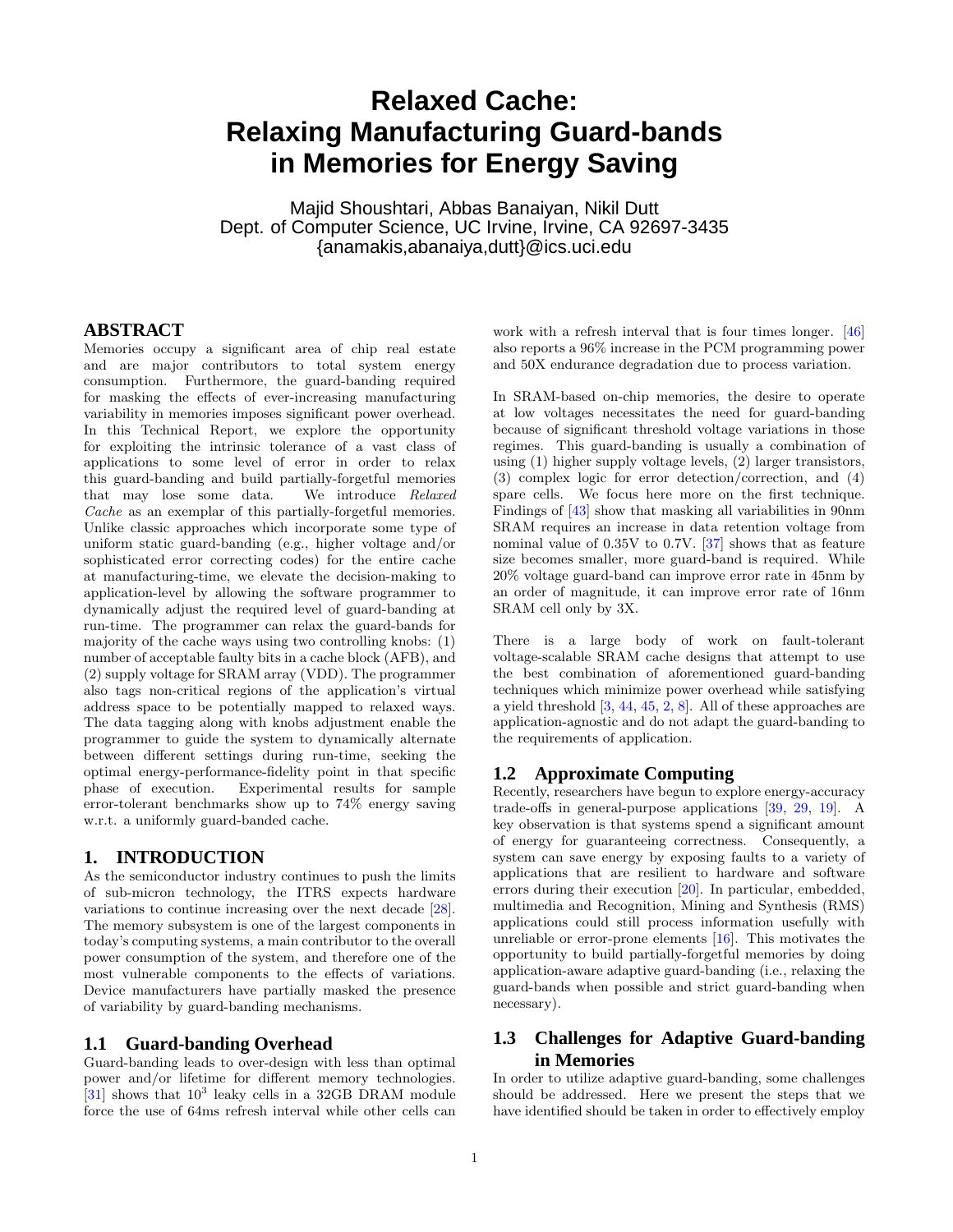partially-forgetful memories.

## *1.3.1 Data Partitioning*

Even in error-tolerant applications, there are certain data objects that are critical for the application's functionality. Critical data structures are defined as parts of the application's virtual address space in which any corruption leads to catastrophic failure or has a significant impact on the quality of output for that application. All other data are considered to be non-critical. This concept has been used before in [\[32\]](#page-10-15). A simplistic partitioning, as in [\[32](#page-10-15)], partitions the data only in two categories of critical and non-critical. But the non-critical part can be further sub-categorized for better exploitation of different regions of forgetful memory. For example: (1) integer data can be partitioned based on the magnitude of tolerable error; (2) floating point data can be partitioned based on a limit on precision. These categorizations need to be reflected in the program by annotating different data structures. One approach [\[39](#page-10-10), [14](#page-10-16)] defines type qualifiers and dedicated assembly-level store and load instructions for this purpose. The other approach uses dynamic declarations that are enforced by a run-time system. We will show an example of this approach later in Section [3.](#page-3-0)

## *1.3.2 Data Mapping*

The data partitioning annotations in the previous step should be used to map each category of data an appropriate part of memory based on its reliability characteristics. Depending on the type of memory, this mapping can be done by the hardware, application/compiler, or operating system. For caches, the cache controller decides where to map a new incoming cache block. In case of software-controlled memories, the compiler aggregates data with the same reliability requirement in tagged groups, and then a run-time system (having knowledge about underlying hardware) does the actual mapping based on this tagging. For main memories, the operating system should do the mapping during logical-to-physical mapping.

### *1.3.3 Controlling Exposed Error Rate to Program*

Previous attempts at utilizing relaxed-reliability memories [\[40,](#page-10-17) [32](#page-10-15)] lack of the ability to dynamically adjust adjust the exposed error-rate to the program. We believe this is necessary because different applications have different level of tolerance to errors. Even within an application, one execution phase may have more tolerance to errors (i.e., less criticality) than another phase. Therefore, it is important to have the ability to adjust the guard-banding knobs based on the characteristics of application. Examples of these knobs are: DRAM Refresh Rate, SRAM Voltage, STT-RAM Retention Time, I-RESET Current in PCM, etc. If it is the compiler or operating system who adjusts these knobs, then they can work with the actual values for each knob. But these knobs could be also abstracted out for a novice programmer. An example of this abstraction will be shown in Section [3.](#page-3-0)

*1.3.4 Adaptation to Phasic Behavior of Applications* An application can have phasic behavior in its computation because it alternates between memory and compute-bound phases [\[21\]](#page-10-18). Similarly, it has phasic behavior in criticality of its processing if it has critical and non-critical regions of code which have different impacts on the fidelity of the application's output [\[15](#page-10-19)]. Accordingly, there are three main reasons to change memory guard-banding knobs during run-time: 1) Depending on the application or set of applications that are executed, we might be able to tolerate different levels of error; 2) We may need to change the ratio of reliable to unreliable memory capacity to prevent performance degradations for specific situations (e.g., where most of the working set objects should be mapped to reliable parts of memory); 3) The programmer can save power by disabling parts of memory for computation-bound application phases (this works even for applications that do not tolerate any errors). On the other hand, even for applications that can not tolerate any error, the programmer by adjusting knobs to appropriate values can disable part of memory for computation-bound phases of application and hence save power.

## **1.4 Contributions**

This paper proposes Relaxed Cache which exploits the application's behavior for adaptive relaxation of guard-bands in cache memories to save energy. Unlike previous efforts on memories for approximate computing [\[40,](#page-10-17) [32\]](#page-10-15), here this relaxation is done in a disciplined manner. To the best of our knowledge, this is the first work that explicitly allows the programmer to have control on the guard-banding in underlying memory. Using language extensions, Relaxed Cache provides two knobs to the software programmer, which then (s)he uses for controlling the amount of guard-banding during different phases of execution. These knobs are: (1) SRAM array voltage (VDD), and (2) number of Acceptable Faulty Bits in a cache block (AFB). The application developer also guides a run-time system to dynamically tag the data blocks according to their criticality. Later, based on this tagging, the cache controller knows if a piece of data is critical and should be protected, or if relaxed caching is acceptable and accordingly performs the block replacement. The knob adjustment along with this data tagging enable the programmer to guide the system to dynamically alternate between different cache operational points during run-time seeking the optimal point in each phase of execution. This optimality can be defined based on various metrics including energy, performance, output fidelity or a combination thereof.

Accordingly, this paper makes the following contributions:

- 1. We elevate the decision making about memory hardware guard-bands to the application-level.
- 2. We define knobs for disciplined relaxation of cache guard-banding.
- 3. We describe how a software programmer, having knowledge about application characteristics and semantics, can adjust these knobs for saving power.
- 4. We provide means to the software programmer for dynamically declaring and undeclaring regions of application's virtual address space as candidates for relaxed caching and a run-time system that enforces this criticality declarations.

The rest of this report is organized as follows. Section [2](#page-3-1)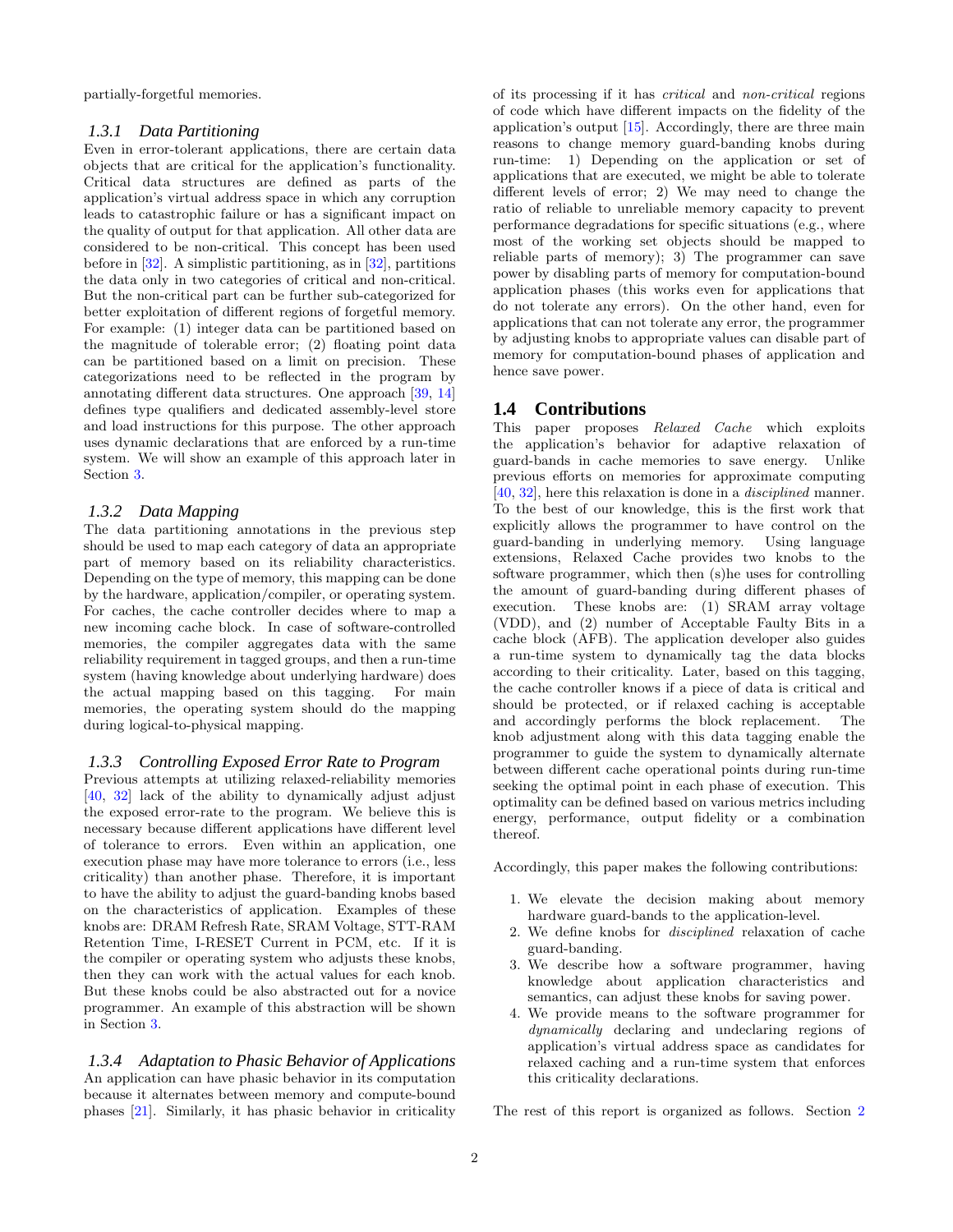<span id="page-3-2"></span>

| <b>PSNR</b>          | inf      | 37 dB        | 32 dB     | 28 dB      | 26 dB    |
|----------------------|----------|--------------|-----------|------------|----------|
| VDD                  | 600 mV   | 560 mV       | 520 mV    | 480 mV     | 440 mV   |
| AFB                  | $\Omega$ | Very Low (1) | Low $(2)$ | Mild $(3)$ | High (4) |
| Norm. Leakage Energy | 0.78     | 0.71         | 0.64      | 0.58       | 0.53     |
| Norm. Exec. Time     | 1.00008  | 1.0001       | 1.0001    | 1.0003     | 1.03     |

Figure 1: Exploring Performance-Energy-Fidelity Space by Adjusting Relaxed Cache Controlling Knobs (Leakage Energies and Execution Times are Normalized to a Baseline that Uses 700mV for SRAM Array Supply Voltage)

motivates the need for Relaxed Cache. Section [3](#page-3-0) presents details of Relaxed Cache and its hardware and software components. Section [4](#page-6-0) shows experimental results and their related discussions. Section [5](#page-8-0) surveys related work and differentiates our work. Section [6](#page-10-20) concludes this paper and gives directions for future work.

# <span id="page-3-1"></span>**2. MOTIVATION FOR RELAXED CACHE**

As mentioned earlier, Relaxed Cache provides controlling knobs to the programmer which (s)he can play with to save energy. Here, using the Susan/Image-Smoothing benchmark from MiBench [\[26\]](#page-10-21), we show how these knobs can be used to save leakage energy in the underlying cache with minimal impact on the performance and output fidelity of the application. This benchmark is commonly used for smoothing images in order to remove specks of dust and artifacts from scanning. Figure [1](#page-3-2) shows the output of smoothing the Lena test image with different levels of AFB and VDD. Figure [1](#page-3-2) also shows normalized leakage energy and execution time w.r.t. the baseline system that uses a cache with 700mV supply voltage. This example shows that depending on the acceptable quality for the output of this benchmark, the programmer can achieve up to 47% leakage energy saving by adjusting controlling knobs at the application-level.

Before detailing the Relaxed Cache approach, we present the rationale behind the performance-energy-fidelity tradeoff offered by adjusting controlling knobs in caches. To increase memory density, memory bit-cells are typically scaled to reduce their area. High density SRAM bit-cells use the smallest devices in a technology, making SRAMs more vulnerable to manufacturing variations. On the other hand, static power, dominated by sub-threshold leakage current, is the primary contributor of power in memories and has an exponential dependence on supply voltage [\[24](#page-10-22)]. Reducing supply voltage for saving power makes the SRAM even more vulnerable to variations, especially in 65nm and below, which results in an exponential increase in the probability of cell failure [\[42\]](#page-10-23).

Figure [2](#page-3-3) shows that the capacity of a cache with traditional

<span id="page-3-3"></span>

Figure 2: Tradeoff Between Cache Capacity, VDD, AFB and Bit-cell Leakage Power (Cache Block Size=64-byte, Technol $ogy=45nm$ ).

assumption of 100% fault-free behavior (i.e., AFB=0), drops exponentially as we lower the voltage, which can dramatically degrade the performance of execution due to too many misses. This prevents the cache manufacturers to set the Vdd-min below a certain threshold. But if we consciously allow the SRAM to violate data integrity by increasing AFB to a value more than zero (as we did in the example shown in Figure [1\)](#page-3-2), we can effectively lower this threshold depending on the level of tolerable errors in the application. Therefore, it's advantageous to let the application determine the (VDD, AFB) operational points of the cache. Even when no error is tolerable, the programmer can exploit the application's phasic behavior, e.g. lowering the cache voltage for an application's phase that will not require a large cache capacity. Note that moving from a voltage level to a lower voltage, even with same AFB level, helps the system to save energy.

# <span id="page-3-0"></span>**3. RELAXED CACHE**

The observations reported in Section [2,](#page-3-1) clearly makes it appealing to rely on the software programmer's ability to control the cache operational settings, and therefore letting him/her to explicitly specify the trade-off between energy consumption, output fidelity, and performance. Relaxed Cache requires the software programmer to identify different computational and criticality phases of the application. We believe it is straightforward for the software programmer,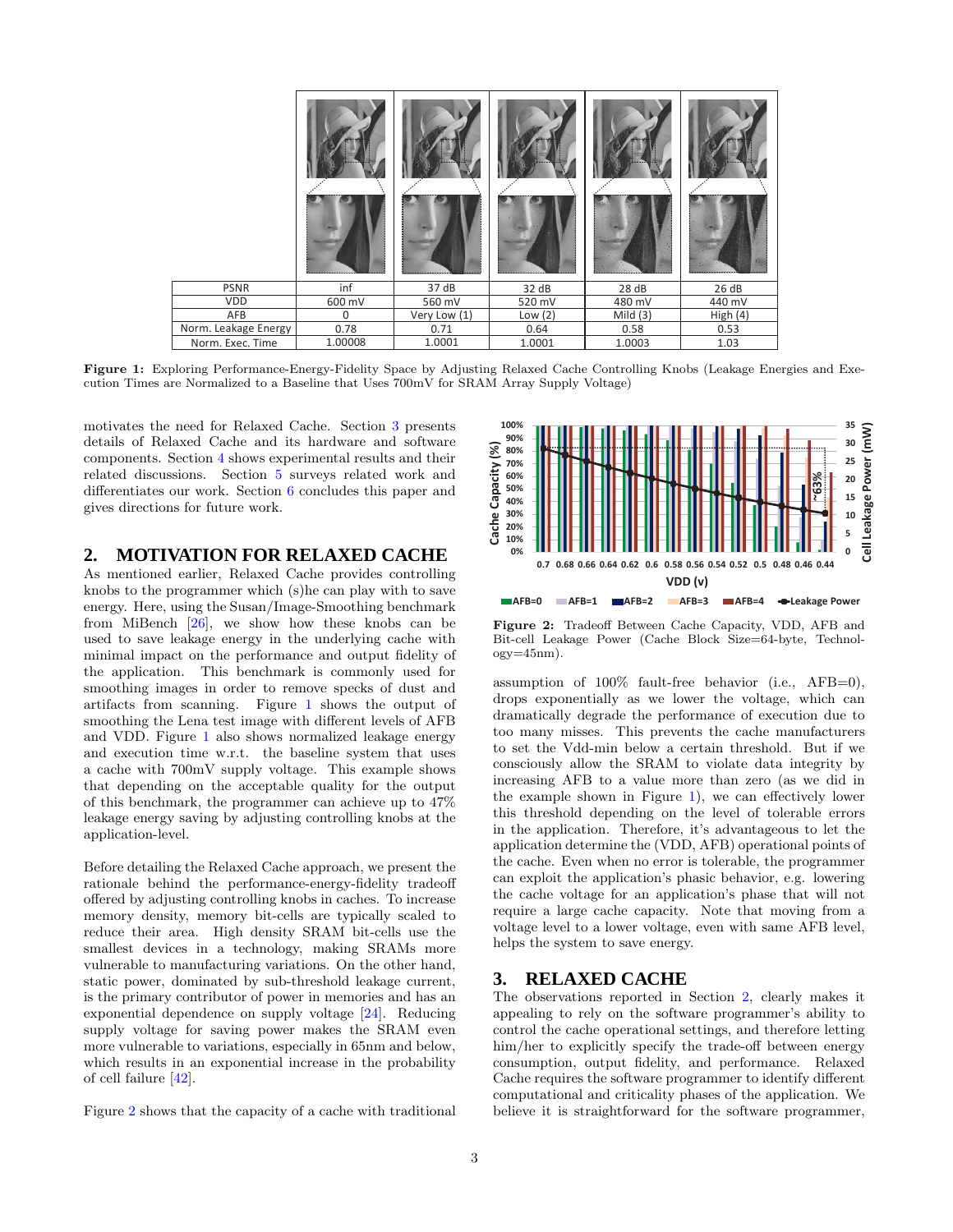<span id="page-4-0"></span>

Figure 3: High-level Diagram Showing HW/SW Components of Relaxed Cache and their Interactions.

knowing the application semantics, to make the distinction between critical and non-critical parts of the application. Furthermore, using phase detection techniques [\[22\]](#page-10-24), the programmer can determine different computational phases in the program. Relaxed Cache is a hardware/software collaborative approach that enables the programmer to exploit application semantics and domain knowledge toward saving energy.

Figure [3](#page-4-0) shows the high-level overview of different components involved in the design of Relaxed Cache scheme and their interactions with each other. Our scheme requires some small modifications in both traditional hardware and software components of a system, as described in the following subsections detailing each shaded component of Figure [3.](#page-4-0)

## **3.1 Hardware Support**

Here, we present the hardware support for Relaxed Cache that requires the following minor changes to traditional caches (shaded components in the hardware blocks of Figure [3\)](#page-4-0):

- 1. Tuning Relaxed Ways based on architectural knob settings (AFB and VDD).
- 2. Modifying the Defect Map to store special defect information required by Relaxed Cache.
- 3. Making the Cache Controller aware of critical vs. non-critical blocks.

We describe each in more detail below.

*3.1.1 Architectural Knobs for Tuning Relaxed Ways* We consider a SRAM cache that has  $N$  ways. A fixed small number (e.g.,  $log N$ ) of these ways are protected, either by using a fixed high voltage that assures their fault-free storage or through the use of complex error correction techniques. These ways are called Protected Ways. The remaining cache ways in a cache set work with a lower dynamically adjustable

<span id="page-4-1"></span>

Figure 4: A Sample 4-way Cache with VDD=580mV and  $AFB=4.$ 

voltage that could result in some faulty bits. We refer to these ways as Relaxed Ways. The operation of SRAM array for relaxed ways is controlled by two architectural knobs: (1) Supply voltage (VDD), and (2) Number of acceptable faulty bits (AFB) per each cache block. The definition of AFB allows us to relax the guard-bands for majority of cache ways while controlling the level of errors that are exposed to the program. According to this definition, we can have four types of cache blocks for each (VDD, AFB) setting:

- Protected Block (PB): All blocks in protected ways.
- Clean Block (CB): All fault-free blocks in relaxed ways.
- Relaxed Block (RB): All blocks in relaxed ways that have at least one but no more than AFB number of faults.
- Disabled Block (DB): All blocks in relaxed ways that have more than AFB number of faults.

Figure [4](#page-4-1) demonstrates these terminologies using a sample 4-way cache when AFB=4.

### *3.1.2 Defect Map Generation and Storage*

In order to control the level of errors that are exposed to the application in each (VDD, AFB) pair, we need to disable those blocks that have more than AFB number of faults in each VDD. For that we require to know how many cells fail at each VDD. Previous FTVS approaches have used defect maps for this purpose [\[8](#page-10-9), [41\]](#page-10-25). To populate the cache defect maps, we can use any standard Built-In Self-Test (BIST) routine that can detect memory faults (e.g., March Tests [\[27\]](#page-10-26)). If BIST is done once at test-time, then a non-volatile (NV) storage will be needed to store the defect map for the duration of the device lifetime. If it is done at every power-up of the chip, then no extra NV storage is necessary.

The defect map bookkeeping requires a few additional bits in the tag array of each cache block. However, if the number of AFB and VDD levels are limited, this overhead is negligible. For instance, assume that we have four levels of AFB and three levels of VDD. We can show that in this case the defect map overhead is about 1.5% for a cache with block size of 64-byte. Assume that our VDD levels are  $V0 > V1$  $>$  V2. Similarly we have A0 < A1 < A2 < A3 for AFB levels. Figure [5a](#page-5-0) shows the result of running a march test on four blocks of a set in a 4-way cache for three different VDD levels. The digits inside blocks represent number of faulty bits for each block at that VDD. Note that blue blocks belong to a protected way, therefore they are fault-free for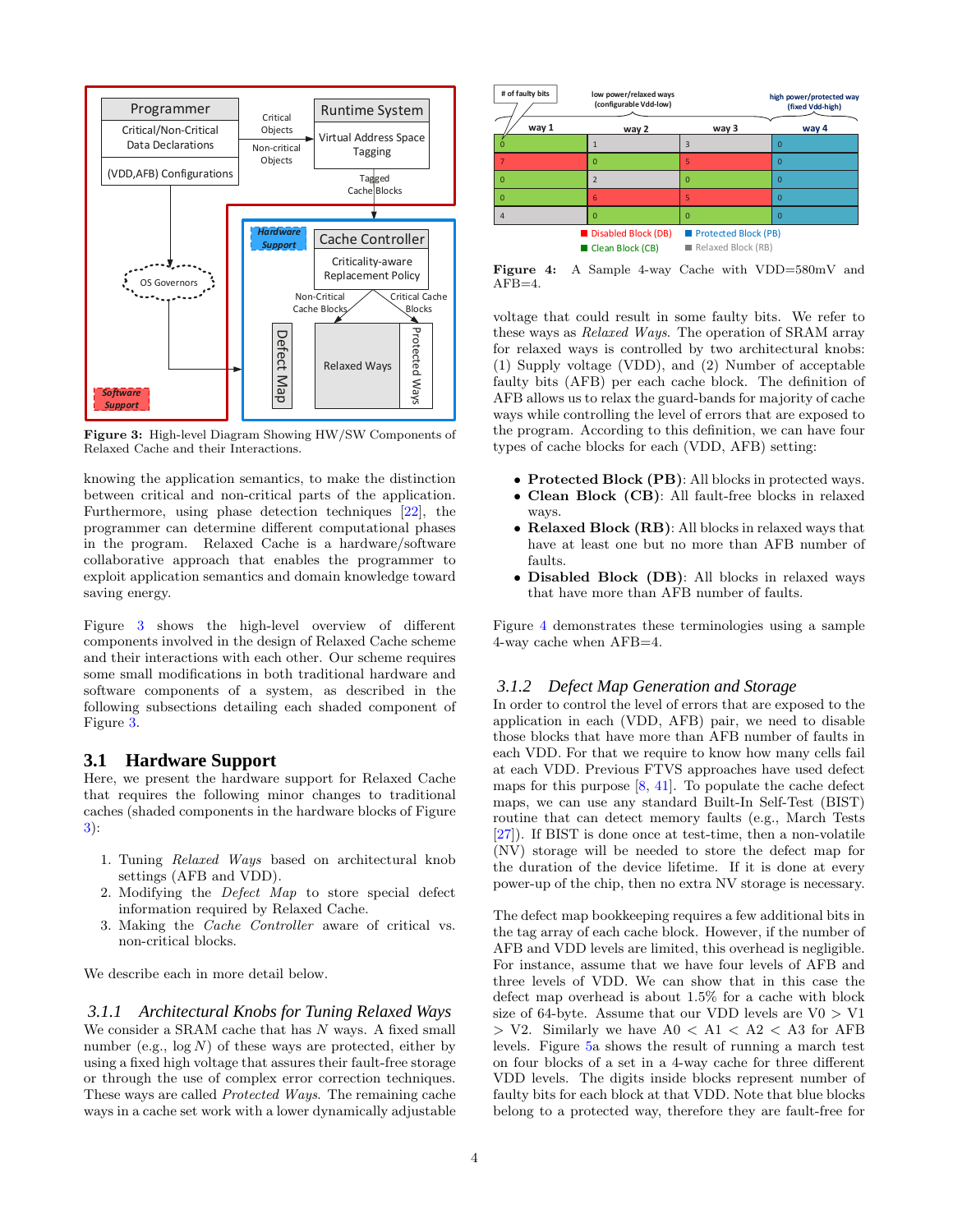<span id="page-5-0"></span>

(c) Decoded Metadata

Figure 5: Encoding and Decoding Defect Map Info in Relaxed Cache

all VDDs. The fault inclusion property [\[25\]](#page-10-27) states that the bits that fail at some supply voltage level will also fail at all lower voltages. Therefore by decreasing the voltage, number of faulty bits increases monotonically. We use this property and for each AFB=Ai encode the lowest voltage level that results in Ai number of faults or less (Figure [5b](#page-5-0)). In this manner, for each 64-byte block we use 8 bits to capture defect status of that block in all available (VDD, AFB) pairs, resulting in a 1.5% area overhead for a traditional cache.

## *3.1.3 Cache Controller*

The last modification in the cache hardware needs to be made in the cache controller. Relaxed Cache's replacement policy should discriminate between critical and non-critical blocks. As stated before, there are a fixed number of relaxed ways. Whenever a miss occurs and the missed data block is tagged as a non-critical block (meaning it contains only non-critical data), the replacement policy should select a victim block from the relaxed ways of the corresponding cache set. On the other hand, a critical block is always allocated in a protected way. Note that for very aggressively-scaled voltage levels, it's possible that all of the blocks in the relaxed ways become disabled based on the specified AFB. In this case, the replacement policy uses a block in one of the protected ways for bringing a non-critical block into the cache. This allows us to operate at very low voltage levels and trade cache capacity for power saving for applications that are not memory-bound in certain phases of their execution. Because block replacement logic is not in the critical path for hit read/write accesses, this minor modification does not affect cache access latency.

## **3.2 Software Support**

Here, we describe changes to software components in Figure [3](#page-4-0) to support Relaxed Cache by programmer.

# *3.2.1 Programmer-Driven Application Modifications*

Data Criticality Declaration: In order to have the program relax the guard-bands for part of the cache and simultaneously utilize that relaxed part, the software programmer should be able to identify non-critical data structures in the program. These data structures will be candidates for relaxed caching. Critical data structures are defined as parts of the application's virtual address space in which any corruption leads to catastrophic failure. They also include any data that has a significant impact on the output of the application. All other data are considered to be non-critical. We believe a software programmer can easily make this distinction since (s)he is aware of the functionality and semantics of different parts of the application and related data structures.

The memory footprint of an application has four segments: Code, Global, Stack, and Heap. The code segment usually can not tolerate any errors. Global, stack and heap can contain both critical and non-critical data. In our experiments we found most of the non-critical data to be allocated on heap. However, our implementation supports non-critical data in all memory segments.

Type qualifiers have been used before for data criticality annotation in [\[32\]](#page-10-15). That approach makes a data region to be statically declared as either critical or non-critical for the entire execution time. Instead in Relaxed Cache, the programmer uses DECLARE\_APPROXIMATE(Start-VA, End-VA) and UNDECLARE\_APPROXIMATE(Start-VA, End-VA) to declare and undeclare data non-criticality dynamically within code. Start-VA and End-VA are the virtual addresses of the boundaries of the region declared/undeclared to be non-critical. The additional capability of undeclaring a data region becomes important in two cases: (1) It is common in the area of approximate computing that the programmer utilizes understanding of functionality and semantics of the program to bound the errors introduced to certain data structures before passing them to the next stage of program. The purpose is to reduce the magnitude of error that is propagated between different stages. In such a case it's usually desirable to stop introducing any further errors in data after error bounding. (2) When a critical procedure should be done on a piece of non-critical data, it's desirable to undeclare that region of data. An example of this case is at the end of image compression, when the checksum of pixels should be calculated and stored in the file.

Cache Configuration: The intuition behind letting the programmer configure the cache settings, is a key insight in today's energy management techniques for systems and applications: they respond to phases. Accordingly, our scheme leverages the programmer's knowledge for managing energy consumption. The programmer, with in-depth knowledge of the software is in the best position to identify different phases of application and based on that manages the settings of the underlying hardware. On the other hand, a programmer can respond to the system's operational mode by devising provisions that adapt the execution to these modes [\[18](#page-10-28)]. For example, a programmer can decide to render a high-fidelity image when the user's smart-phone is fully charged, and only a low-fidelity image when the battery level of the phone falls below 25%.

Depending on the software programmer's familiarity with underlying hardware, the hardware controlling knobs can be abstracted. For example, an embedded system programmer,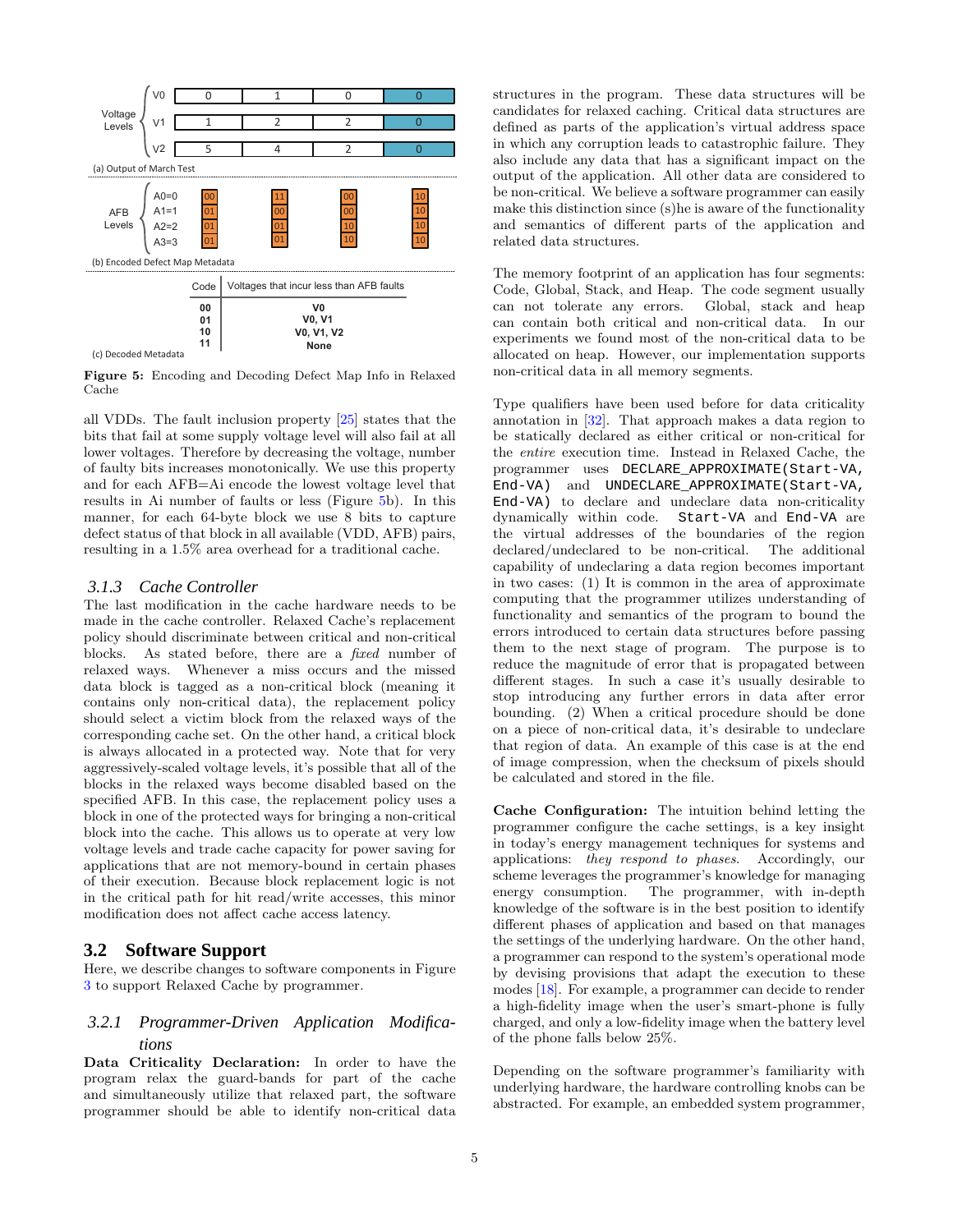with fairly good understanding of hardware details, can explicitly set Relaxed Cache's knobs based on their low-level meanings to fully exploit the Relaxed Cache capabilities. However, for a traditional software developer (with little knowledge of hardware), we can abstract the hardware knobs settings into discritized "levels" allowing the programmer to qualitatively set hardware knobs based on their desired effects (e.g., low power setting, or high-fidelity setting). Figure [6](#page-6-1) shows such an abstraction for Relaxed Cache knobs.

Nevertheless, to utilize the capabilities offered by Relaxed Cache, the software programmer should dynamically control VDD and AFB knobs to adjust the guard-banding to the current phase of execution. let the programmer use CONFIG\_CACHE(VDD-LEVEL, AFB-LEVEL) for configuring the cache's operational points. Note that this incurs several penalty cycles for flushing the cache. Therefore, this reconfiguration should be done infrequently, i.e., only in certain important stages of each application. The request for this reconfiguration should be sent to the operating system to be handled by its governor which has the privilege to change the hardware settings.

Figure [7](#page-6-2) shows a piece of code in an image editing program that uses declarations and cache configuration to save leakage energy during scaling up an image. In this example, two large regions of data that can tolerate some level of errors are the data structure that holds values of original image (pointed to by src), and the data structure for storing up-scaled image (pointed to by dest). As can be seen, the programmer has declared both regions as candidates for relaxed caching. After returning back from scale() function, and before moving to the next phase of the program, (s)he has undeclared both regions. Source data structure is undeclared because it is not required anymore and is going to be freed. The data structure holding the up-scaled image has been also undeclared because the next phase of program may not tolerate any error during processing image.

#### *3.2.2 Run-time System*

We assume a run-time system (e.g., the operating system), uses the programer's declarations to keep a table of addresses that contain non-critical data per each application updated. Once a miss happens, while the data is fetched from the lower level of memory, the run-time system searches this table for the address of the missed block. If the

<span id="page-6-1"></span>

Figure 6: Abstracting Relaxed Cache Knobs up to Metrics Familiar to a Software Programmer (i.e., Performance, Fidelity, and Energy Consumption). Note that  $(VDD = High, AFB = Mild)$ and (VDD = High, AFB = Aggressive) Combinations are Suboptimal, Hence not Applicable.

<span id="page-6-2"></span>

| #include "Approximations.h" // Enables approximation declarations                                                                                                |  |  |  |  |
|------------------------------------------------------------------------------------------------------------------------------------------------------------------|--|--|--|--|
| #define INT SIZE sizeof(int);                                                                                                                                    |  |  |  |  |
| int main (int argc, char**argy) {                                                                                                                                |  |  |  |  |
| // Capturing Raw Image on Camera<br>// Compress Raw Image                                                                                                        |  |  |  |  |
| /*------------------------- Image Scaling ------------------------*/<br>CONFIG CACHE (MEDIUM VDD, MILD AFB) ;                                                    |  |  |  |  |
| int *src, *dest;<br>$dest = (int*)$ malloc(*num elmnts*INT SIZE);                                                                                                |  |  |  |  |
| #ifdef SRC<br>DECLARE APPROXIMATE ((uint64 t) &src[0],<br>$(iint64 t)$ (&src[*num elmnts]+INT SIZE-1));                                                          |  |  |  |  |
| #endif                                                                                                                                                           |  |  |  |  |
| #ifdef DEST<br>DECLARE APPROXIMATE ((uint64 t) & dest[0],<br>$(iint64^-t)$ (&dest[*num elmnts]+INT SIZE-1));                                                     |  |  |  |  |
| #endif                                                                                                                                                           |  |  |  |  |
| src = read image(in filename, &sw, &sh, &src dim);<br>dest = allocate transform image (scale factor, sw, sh, &dw, &dh, &dest dim);                               |  |  |  |  |
| scale(scale factor, src, sw, sh, dest, dw, dh);                                                                                                                  |  |  |  |  |
| #ifdef SRC<br>UNDECLARE APPROXIMATE ((uint64 t) &src[0],<br>$(iint64 \t\t\t\t\t\t\t\t\t\t\t\t\t\t\t\t\t\t\t\t\t\t\t\t\t\t\t\t\t\t+ (ssrc[src dim]+INT SIZE-1));$ |  |  |  |  |
| #endif                                                                                                                                                           |  |  |  |  |
| #ifdef DEST<br>UNDECLARE APPROXIMATE ((uint64 t) & dest[0],<br>$(i$ int64 $t$ ) (&dest[dest dim]+INT SIZE-1));                                                   |  |  |  |  |
| #endif                                                                                                                                                           |  |  |  |  |
| $free((void *) src);$                                                                                                                                            |  |  |  |  |
| // Other Image Transformations/Editing                                                                                                                           |  |  |  |  |
|                                                                                                                                                                  |  |  |  |  |

Figure 7: A Code Sample Showing Programmer's Data Criticality Declarations and Cache Configurations to be Used by Relaxed Cache.

address is already within the table, the block is tagged as non-critical. Otherwise, the block is tagged as critical. As mentioned before, this tagging is used by cache controller's replacement mechanism to find an appropriate cache way for replacement.

## <span id="page-6-0"></span>**4. EXPERIMENTAL EVALUATION**

## **4.1 Experimental Setup**

To simulate the behavior of Relaxed Cache, we modified the cache architecture in the gem5 framework [\[12\]](#page-10-29) to implement our scheme in detail. We used gem5's pseudo-instruction capability for implementing required language extensions in order to enable the software to interact with the rest of system. The common gem5 parameters used in all our simulations are summarized in Table [1.](#page-6-3) Note that we have used Random replacement policy which is commonly used in embedded domain processors [\[4](#page-10-30), [6](#page-10-31), [5\]](#page-10-32) due to its minimal hardware and power cost.

| Parameter                        | Value              |  |  |
|----------------------------------|--------------------|--|--|
| <b>ISA</b>                       | Alpha              |  |  |
| CPU Model                        | Detailed $(OoO)$   |  |  |
| No. Cores                        |                    |  |  |
| Simulation Mode                  | Syscall Emul.      |  |  |
| Cache Config                     | $L1$ (Split), $L2$ |  |  |
| Replacement Policy               | Random             |  |  |
| Cache Block Size                 | 64 B               |  |  |
| $\overline{L1}\$ \$ Size, Assoc. | $32KB$ , 4-way     |  |  |
| L2\$ Size, Assoc.                | 256KB, 8-way       |  |  |
| Main Memory                      | LPDDR3, 512MB      |  |  |

<span id="page-6-3"></span>Table 1: gem5 Common Parameter Settings

Our SRAM bit error rates (BER) are shown in Figure [8.](#page-7-0) These were computed by [\[25\]](#page-10-27) using the data and models from [\[42\]](#page-10-23), which performed a detailed analysis of SRAM noise margins and error rates for a commercial 45nm technology. Using these BERs, we found the distribution for number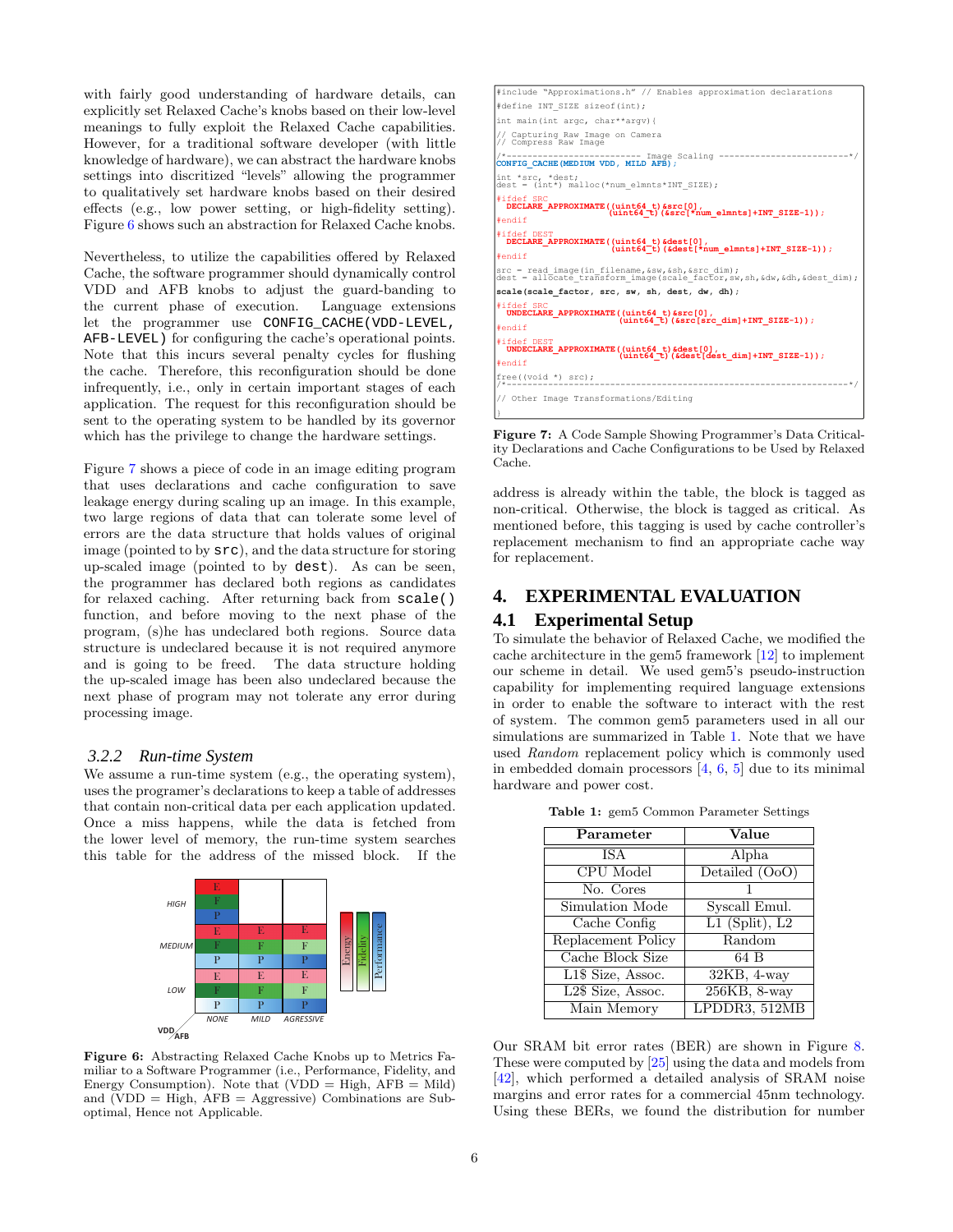<span id="page-7-0"></span>

Figure 8: SRAM Bit Error Rates (BER) for 45nm Using Models and Data from [\[42](#page-10-23)]

of faults for each data array voltage, thus allowing us to compute the expected cache capacity in each AFB.

Cache power consumption is estimated based on the model in [\[25](#page-10-27)]. CACTI 6.5 [\[35\]](#page-10-33) is modified to extract static power for the baseline and Relaxed Cache. Note that baseline cache doesn't have any fault tolerance and doesn't support voltage scalability. NFET and PFET on/off current parameters in CACTI were set directly from SPICE data using commercial 45nm SOI MOSFET models.

## **4.2 Benchmarks**

We selected a number of RMS benchmarks to examine the energy savings that Relaxed Cache enables us to obtain. Below are descriptions of each benchmark and their fidelity metrics.

## *4.2.1 Susan*

Susan is an image recognition package from MiBench [\[26](#page-10-21)]. It was developed for recognizing corners and edges in Magnetic Resonance Images of the brain. It is typical of a real world program that would be employed for a vision based quality assurance application.

Image-Smoothing: Part of the Susan package can smooth an image and has adjustments for threshold, brightness, and spatial control. For Image-Smoothing, we use Peak-Signal-to-Noise Ratio (PSNR), which is a common quality metric in the image processing domain. Table [2](#page-7-1) shows the relation between PSNR and perceptual quality.

<span id="page-7-1"></span>Table 2: Relation Between PSNR and Perceptual Quality in Image Processing Domain

| <b>PSNR</b>                  | Perceptual Quality |
|------------------------------|--------------------|
| < 28.0                       | $_{\text{LOW}}$    |
| $28.0 \leq \cdots \leq 30.0$ | Acceptable         |
| $30.0 \leq \cdots \leq 33.0$ | Good               |
| > 33.0                       | Excellent          |

Edge-Detection: Susan package can also perform edge detection which is one of the most commonly used operations in image analysis. Smart-phone apps use edge detection and perspective correction to clean up digital shots of printed photos. [\[33\]](#page-10-34) defines Accuracy metric as the fraction of detections that are true positives rather than false positives. A value of 0.8 or more is usually considered acceptable. Even though there are also some other methods to quantitatively measure the visual quality of edge detectors, none are widely accepted by researchers. Therefore, aside from using this metric to measure the fidelity of output, we will subjectively compare the output of edge detection in different settings to determine acceptable quality.

# *4.2.2 Scale*

Scale is an implementation of the core part of an algorithm to scale an image to a larger size. It calculates the value of each pixel in the final result by mapping the pixel's location back to the original source image and then taking a weighted average of the neighboring pixels. We use the same fidelity metric as Image-Smoothing for Scale benchmark.

## *4.2.3 x264*

This application is an H.264/AVC (Advanced Video Coding) video encoder [\[11](#page-10-35)]. PSNR of 32dB can provide satisfactory video quality for many types of videos.

## **4.3 Results**

# *4.3.1 Leakage Energy Savings*

Using the derived static power numbers from CACTI and our analytical fault models, we are able to analytically compare our proposed mechanism with a baseline cache. Figure [9](#page-7-2) summarizes the achievable leakage energy savings in different settings. The baseline cache is assumed to use 700mV for supply voltage. We assume power-gating for disabled blocks. Because of that, if we keep voltage constant and increase AFB (meaning that we reclaim faulty memory blocks), the leakage energy savings decreases. Also note that, in voltages  $\geq 540$ mV increasing AFB does not reduce energy savings. This is because of the low number of faulty blocks at those voltages. This analysis shows that depending on the acceptable knobs setting we can decrease leakage energy up to 74%.

<span id="page-7-2"></span>

Figure 9: Leakage Energy Savings for a 4-Way L1 Cache with 3 Relaxed Ways. (Energy Savings are Normalized to a Baseline Cache that Uses 700mV.)

#### *4.3.2 Fidelity Analysis*

Figure [10](#page-8-1) shows the PSNR difference between the images up-scaled using Scale benchmark run on a system with energy-efficient Relaxed Cache versus the ones that are processed with a system that uses guard-banded and energy-hungry baseline cache. The reported PSNR values are averaged for different image sizes. Comparing PSNR values with the reference PSNRs in Table [2](#page-7-1) makes it clear that we can reduce the voltage to as low as 440 mV and tolerate 3 faults in each cache block, but still generate an acceptable up-scaled image.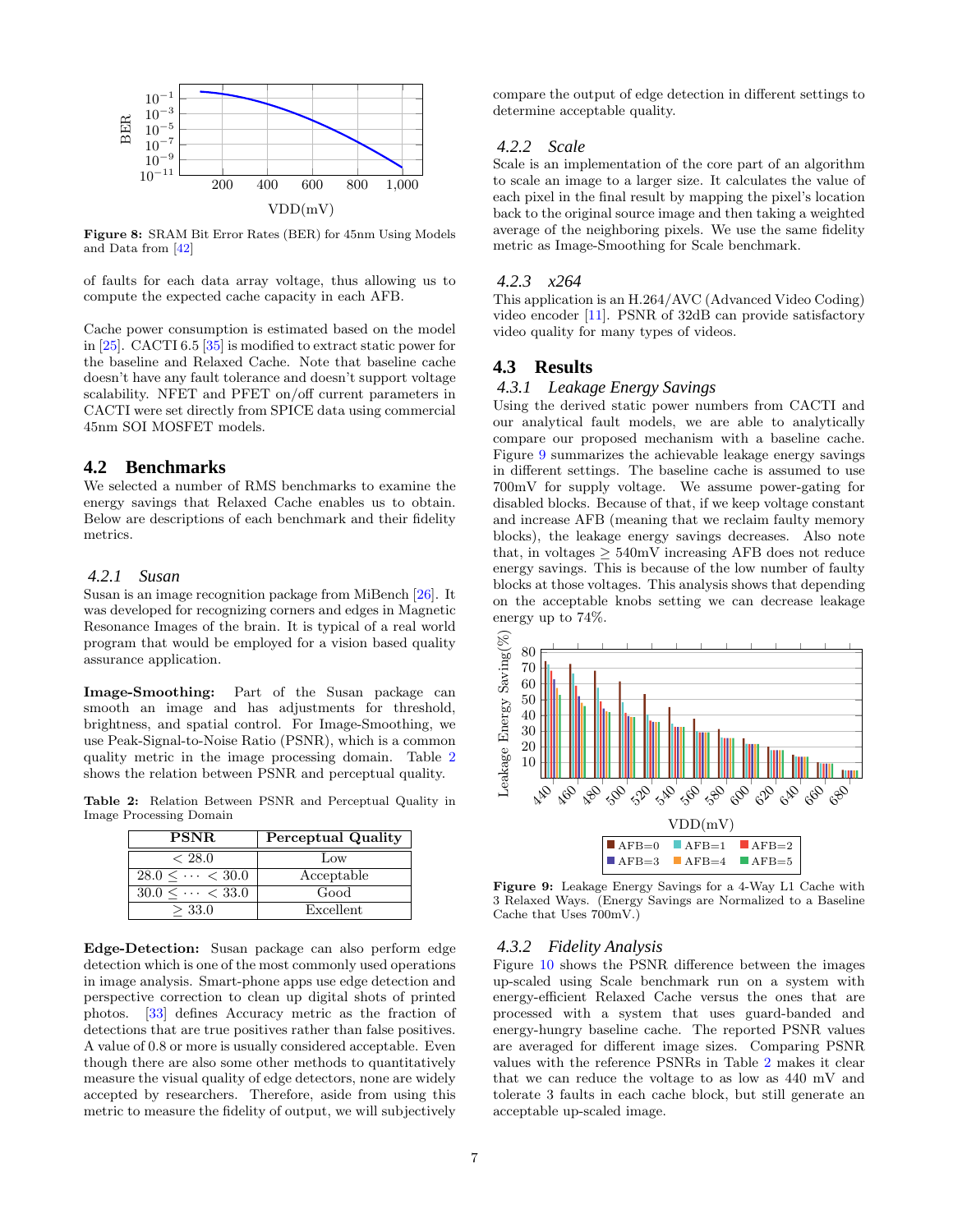<span id="page-8-1"></span>

Figure 10: Fidelity Results for Scale Benchmark.

The PSNR values for Image Smoothing kernel of Susan package are reported in Figure [11.](#page-8-2) Same as Scale benchmark, many of the (VDD, AFB) settings result in an acceptable output. However, it is interesting to note that on average the PSNR values are larger than the ones reported for Scale. This shows that Image Smoothing benchmark is more error-tolerable and therefore the programmer can use a more aggressive policy for that kernel. This observation confirms our motivation for letting the programmer adapt the underlying cache's setting to the application that is using it, resulting in further energy saving.

<span id="page-8-2"></span>

Figure 11: Fidelity Results for Susan/Image-Smoothing Benchmark.

Susan/Edge-Detection is the most error-tolerant application that can produce good result even at high error rates. Figure [12](#page-9-0) shows the result of Susan/Edge-Detection on the Lena test image with different AFBs while VDD is set to 480mV. We can see that even setting AFB to 6, which reclaims all the faulty blocks at that voltage, can result in an acceptable output according to the Accuracy metric in [\[33](#page-10-34)].

## *4.3.3 Performance Analysis*

Operating at low voltages makes part of the cache disabled. Reduced cache capacity has minor impact on performance of programs with small working set size. The degradations in total execution time are bounded by 3% for Scale and Edge-Detection benchmarks and 2% for Image-Smoothing benchmark over all (VDD, AFB) settings in our experiments. But for applications with big working set size, this reduced cache capacity considerably slows down the performance. However, using the AFB knob we are able to reclaim part of cache thus increase performance of the application. This is especially useful for applications in which generating a partial/less accurate result by deadline

<span id="page-8-3"></span>

Figure 13: FPS-PSNR Trade-offs w/ and w/o Relaxed Cache Scheme (AFB=4)

is more valuable than a late, perfect result. Relaxed Cache provides the means for a programmer to explore this trade-off space. It's up to the programmer to decide when higher performance is desirable and when higher output fidelity is preferable. Figure [13](#page-8-3) shows how Relaxed Cache prevents frame per second (FPS) of H.264 encoder to degrade severely in low cache voltages. This is possible by trading quality for increased FPS. However in all the experiments, PSNR of degraded-quality video was still above 32dB threshold, yielding acceptable quality for the user.

# <span id="page-8-0"></span>**5. RELATED WORK**

This work represents a convergence of three main bodies of research: voltage-scaled cache design, variability-aware memory management, and approximate computing.

Voltage-scaled Cache Design: There is a rich body of work on fault-tolerant voltage-scaled cache design at different design abstraction levels. A number of these works use circuit-level techniques to improve the reliability of each SRAM cell in near-threshold voltages. Apart from the familiar 6T SRAM cell, 8T SRAM cell and 10T SRAM cell [\[13](#page-10-36)] have been proposed. Most of these designs have a large area overhead which again poses a significant limitation for performance and power consumption of caches. Several schemes have been also proposed at the architecture level to save the energy by lowering the voltage. All of these approaches try to reduce the minimum operable cache Vdd-min with yield constraints by employing relatively sophisticated fault tolerance mechanisms, such as block/set pairing [\[45](#page-10-7), [38](#page-10-37)], address remapping [\[2\]](#page-10-8), block/set-level replication [\[8\]](#page-10-9), etc. In another set of schemes, various complex error correcting codes (ECC) have been used to protect against both permanent and transient errors while reducing the Vdd-min [\[17](#page-10-38), [44,](#page-10-6) [1,](#page-10-39) [36](#page-10-40)]. A recent work [\[25\]](#page-10-27) proposes an architectural solution which dynamically lowers SRAM array voltage to sacrifice cache capacity for power saving. Our approach is different from the above techniques as we elevate the decision making about memory guard-bands to the application-level and allow the programmer to exploit the application's behavior for adaptive relaxation of guard-bands to push for more energy saving.

Exploiting Memory Variability: There are several efforts on exploiting variations in both off-chip and on-chip memories for power saving. Some of these efforts elevate exploiting memory variability through the software stack and let the programmer to manage variability but none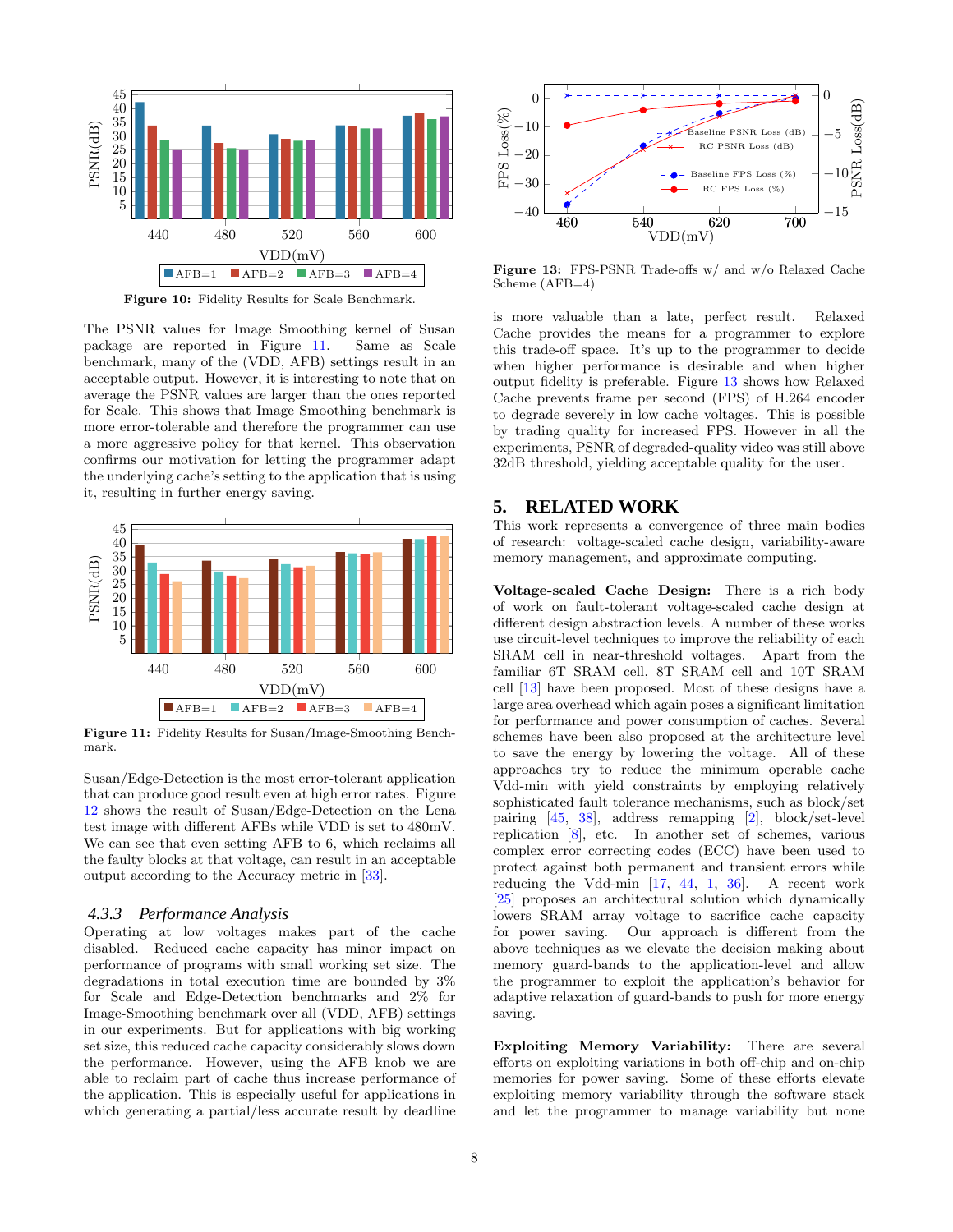<span id="page-9-0"></span>

Figure 12: Fidelity Results for Susan/Edge-Detection Benchmark.

of them considers phasic behavior of an application. The work in [\[9](#page-10-41)] virtualizes on-chip and off-chip memory space to exploit the variation in the memory subsystem. They exploit this variability through a Variability-aware Memory Virtualization (VaMV) layer that allows programmers to partition their application's address space into regions and create mapping policies for each region. Bathen et al. proposed ViPZone [\[10](#page-10-42)], an OS-level solution to exploit DRAM power variation through physical address zoning for Energy Savings. ViPZonE is composed of a variability-aware software stack that allows developers to indicate to the OS the expected dominant usage patterns as well as level of utilization through high-level APIs. While Relaxed Cache is similar to such approaches in the sense of exploiting the memory variability, our proposal differs in two aspects. First, Relaxed Cache considers also phase behavior of application and criticality of data in its mapping policy. Second, Relaxed Cache intentionally relaxes the guard-bands under programmer control to gain more energy saving through matching different phases of application to the underlying hardware.

Approximate Computing: A significant amount of work has proposed different hardware and software techniques that trade-off application fidelity or correctness to gain benefits in energy, performance, lifetime, or yield. Many studies have shown that a variety of applications have a high tolerance to errors [\[20,](#page-10-13) [16,](#page-10-14) [29](#page-10-11), [34](#page-10-43), [30](#page-10-44)]. ERSA proposes collaboration between discrete reliable and unreliable cores for executing error resilient applications [\[29\]](#page-10-11). Esmaeilzadeh et al. proposed Truffle [\[23\]](#page-10-45), a dual-voltage microarchitecture to support mapping of disciplined approximate programming onto hardware. Some software-based approaches use language extensions to give the ability to programmer to perform relaxations [\[39,](#page-10-10) [14\]](#page-10-16). EnerJ [\[39\]](#page-10-10) uses type qualifiers to mark approximate variables. Using this type system, EnerJ automatically maps approximate variables to low power storage and uses low power operations to save energy. In contrast with EnerJ, Relaxed Cache lets the programmer change the criticality type of variables through the application to match its phasic behavior. Rely [\[14\]](#page-10-16) is a language that allows specification of computations that execute on unreliable hardware and the analysis that ensures that the computation that executes on unreliable hardware satisfies its reliability specification. Rely considers an abstract model of the underlying hardware with a simple hardware reliability specification. It specifies the reliability of arithmetic/logical and memory operations by some probabilistic values. So it is limited to only soft errors.

Relax [\[19](#page-10-12)] is a compiler/architectural framework for exposing hardware errors to the software in specified regions of code for saving computational power. Relax allows programmers to mark certain regions of the code relaxed, and decrease the processor's voltage and frequency below the critical threshold when executing such regions. While Relax focuses on error recovery and hardware design simplicity, our Relaxed Cache approach emphasizes energy-efficiency over error detectability and supports a wider range of power-saving approximations. Moreover, Relax explores a code-centric approach, in which blocks of code are marked for failure and recovery while Relaxed Cache employs data-centric type annotations. Green [\[7\]](#page-10-46) trades Quality-of-Service (QoS) for energy efficiency in server and high-performance applications respectively. Green allows programmers to specify regions of code in which the application can tolerate reduced precision. Based on this information, the Green system attempts to compute a principled approximation of the code-region (loop or function body) to reduce processor power.

While most of the previous efforts on approximate computing have focused on the computational part, there exist only two works that have addressed unreliable off-chip main memories. Liu et al. proposed Flikker [\[32\]](#page-10-15), a software/hardware technique which utilizes the low-refresh rate part of DRAM for storing non-critical data. A programmer using Flikker doesn't have control on the refresh rate of the unreliable part of the DRAM. So s(he) won't be able to adjust this rate to the application's tolerable level of error. Sampson et al [\[40](#page-10-17)] proposed